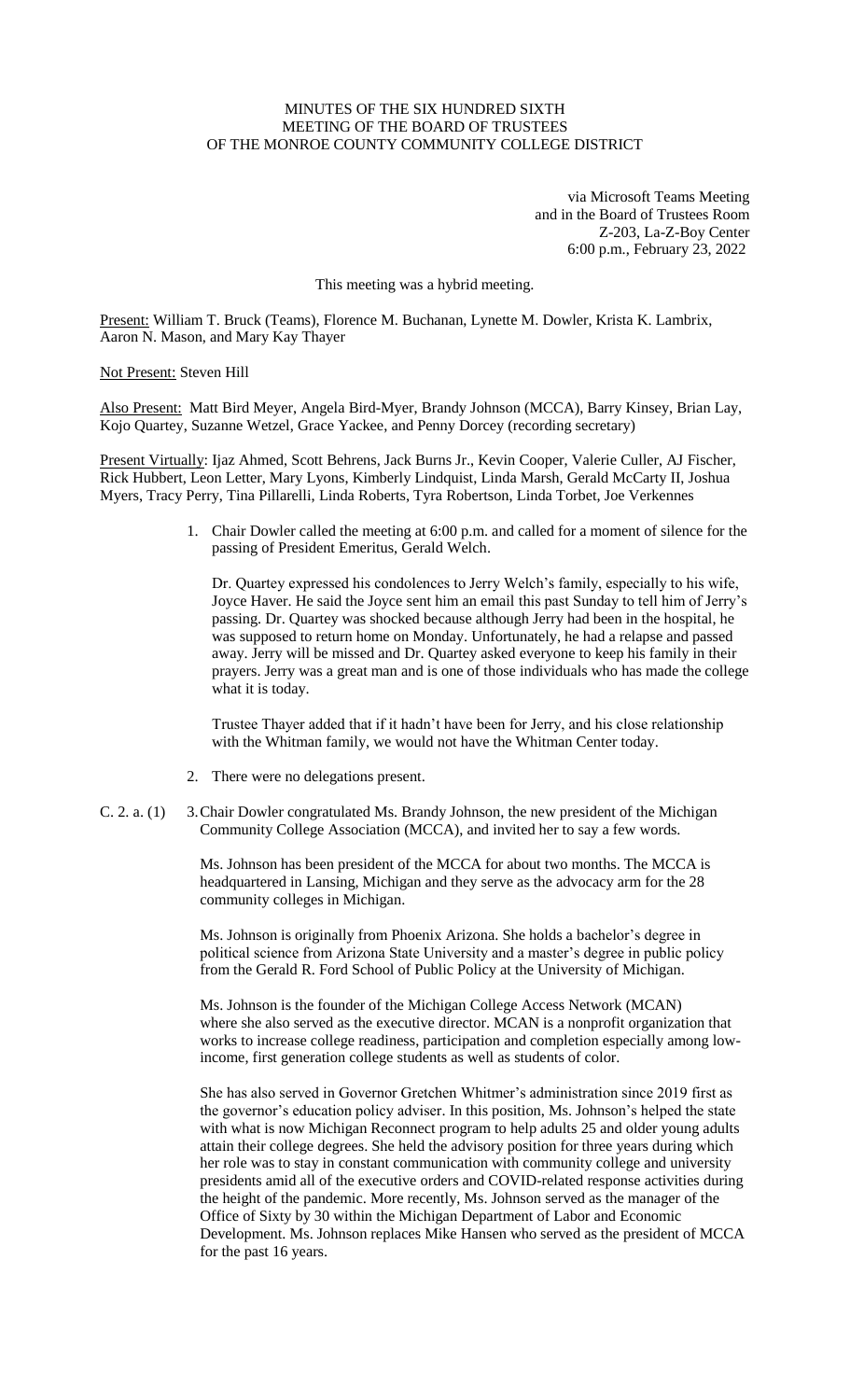Ms. Johnson stated that she is honored to be the new president and that her first goal was to attend a board of trustees meeting at all 28 of the state's community colleges in 2022. MCCC is her fourth such stop. She has previously visited Lansing, Kellogg and Grand Rapids community colleges and heads to Montcalm Community College next week. Ms. Johnson stated the she learns a great deal about the colleges from these meetings and that the MCCA represents not only the community college presidents but also the trustees. One trustee from each college sits on the MCCA's board of directors. Trustee Mary Kay Thayer is MCCC's delegate.

Ms. gave a brief report about the education related activities happening in Lansing. The governor released her executive budget recommendation a couple of weeks ago. The budget is positive for the community colleges and includes a five percent ongoing operational increase for community colleges across the board, as well as a one-time five percent payment. The state also fully funded the Michigan Reconnect (\$55 million), which provides tuition free community college for adults 25 and older. The governor's office and the legislature are advocating temporarily lowering the 'Reconnect' age down to 21 to capture these younger adults. The budget also included funding for infrastructure, technology, equipment, and building maintenance. This "item funding is direct, flexible, and non-competitive and would be awarded to every college for infrastructure and building maintenance.

Although the budget did not include funding for capital outlay, it did include scoring of capital outlay requests. MCCC's request scored very high. It is typical that the government does not include funding for capital outlay in the initial executive budget recommendation. Ms. Johnson is confident that there will be significant support from the legislature for capital outlay. There are 20 fundable capital outlay projects under consideration. The first senate hearing for Michigan higher education and community colleges takes place tomorrow. The following week, the MCCA will testify in front of the appropriations subcommittee to advocate for resources for community colleges.

Chair Dowler commented that it speaks volumes when the president of the MCCA comes to see the Board. Trustee Thayer was part of the committee that selected Ms. Johnson as the next president of the MCCA and Ms. Johnson checked all the boxes and more. Her background, her attitude, and her body of work are exemplary. Dr. Quartey mentioned that he knows Ms. Johnson from MCAN and has worked wither in the past. He said that it is a pleasure to have her as president of the MCCA.

- 4. Chair Dowler reminded those present that presentations should be kept at five to seven minutes at most.
- B. 2. a. (1) 5. *It was moved by Ms. Thayer and supported by Mr. Mason that the following items on the Consent Agenda be approved as presented:*

| B. 2. a. (1) Approval of minutes of the regular meeting of November 22, |
|-------------------------------------------------------------------------|
| 2021, and the special meeting of January 5, 2022                        |

B. 2. a. (3) Board Authorization for the President to Execute Contract Renewals for Administrators

> *The Board authorized the President to execute the following threeyear administrative contract renewals, effective July 1, 2022 to June 30, 2025:*

> *Administrative Contract Renewals (July 1, 2022 - June 30, 2025: Ijaz Ahmed, Director of Respiratory Therapy Jack Burns, Jr., Director of Campus Planning and Facilities Parmeshwar (Peter) Coomar, Dean of Applied Science and Engineering Technology Kevin Cooper, Dean of Science and Mathematics Valerie Culler, Director of Financial Aid Andrew Fischer, Director of Financial Services Kelly Heinzerling, Director of Purchasing and Auxiliary Services Barry Kinsey, Director of Workforce Development Brian Lay, Chief Information Officer Kimberly Lindquist, Dean of Health Sciences/Director of Nursing Joshua Myers, Executive Director of The Foundation Tina Pillarelli, Director of Lifelong Learning James Ross, Director of Data Processing Linda Torbet, Director of Human Resources*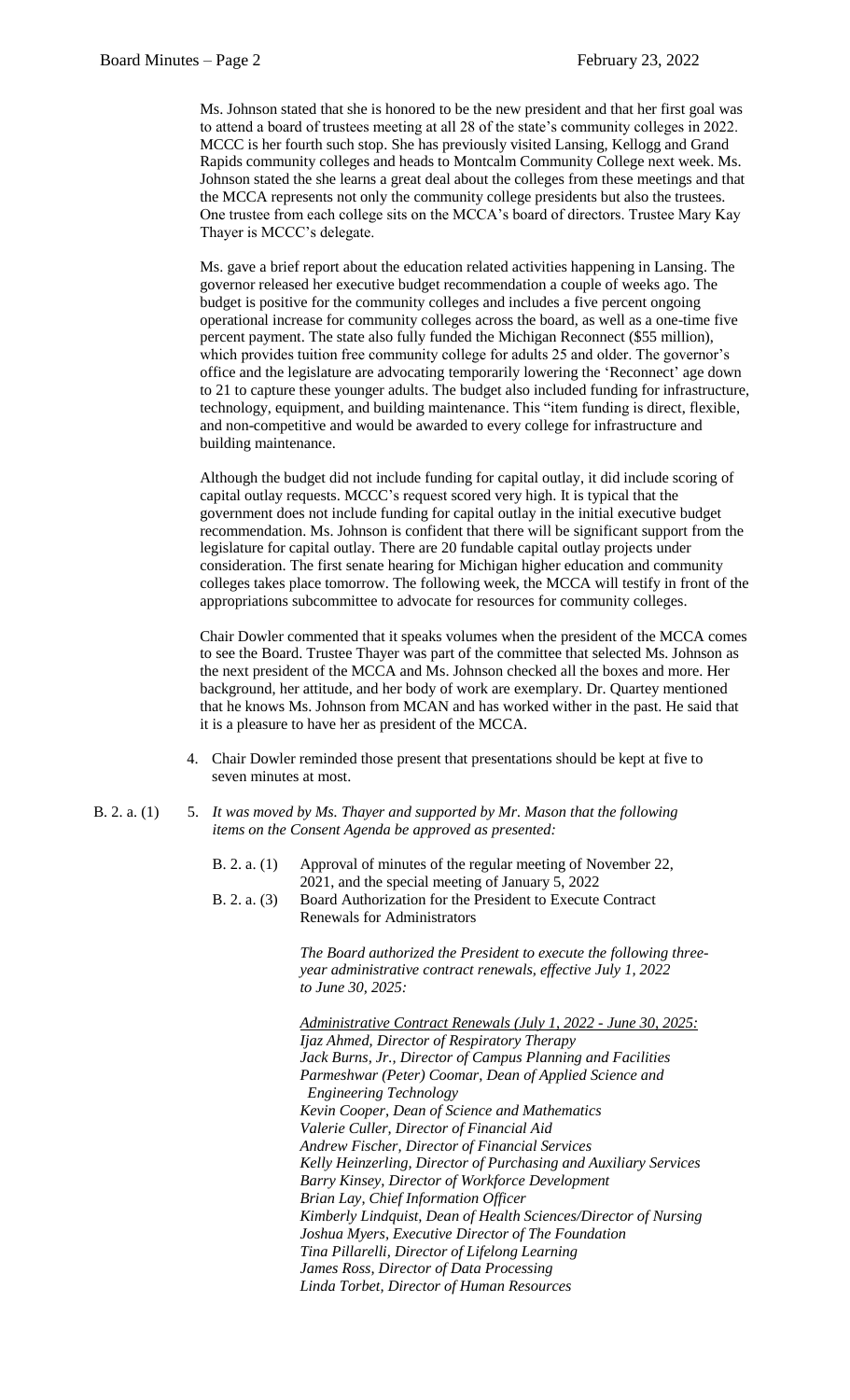|                 | Joseph Verkennes, Director of Marketing and Communications        |
|-----------------|-------------------------------------------------------------------|
|                 | Tracy Vogt, Registrar                                             |
|                 | Suzanne Wetzel, Vice President of Administration and Treasurer    |
|                 | Grace Yackee, Vice President of Instruction."                     |
|                 |                                                                   |
| B. 2. a. (4)    | Board Authorization for President to Execute a Continuing         |
|                 | Administrative Contract – Linda Torbet                            |
| B. 2. a. (5)    | Board Authorization for President to Execute a Continuing Faculty |
|                 | Contract to Administrator - Linda Torbet                          |
| B. 2. a. (6)    | Board Authorization for the President to Execute Probationary     |
|                 | Administrative Contract – Scott Behrens                           |
| B. 2. a. (7)    | Board Authorization for the President to Execute Probationary     |
|                 | Administrative Contract - Quri Wygonik                            |
| B. 2. a. (8)    | Board Authorization for the President to Execute Probationary     |
|                 | Administrative Contract – Leon Letter                             |
| B. 2. a. (9)    | Board Authorization for the President to Execute Probationary     |
|                 | Administrative Contract - Gerald McCarty II                       |
| B. 2. a. $(10)$ | Board Authorization for the President to Execute Probationary     |
|                 | Administrative Contract – Tracy Perry                             |
| B. 2. a. $(11)$ | Board Authorization for President to Execute a Continuing Faculty |
|                 | Contract – Matt Bird-Meyer                                        |
| B. 2. a. $(12)$ | Board Authorization for President to Execute a Continuing Faculty |
|                 | Contract – Mark Jager                                             |
| B. 2. a. $(13)$ | Board Authorization for President to Execute a Continuing Faculty |
|                 | <b>Contract-Daniel Wood</b>                                       |
| B. 2. a. $(14)$ | Authorization for the President to Execute a Third-Year           |
|                 | Probationary Faculty Contract - Nien-Chu "Alex" Wan               |
| B. 2. a. $(15)$ | Board Authorization for the President to Execute a First-Year     |
|                 | Probationary Faculty Contract - Esref Emrah Kazan                 |
|                 |                                                                   |

The motion carried unanimously.

### 4. New Business

- B. 4. a. (1) 6. The Board received a proposed Diversity, Equity, and Inclusion Plan. There was no motion for the plan.
- B. 4. a. (2) 7. *It was moved by Ms. Thayer and supported by Mr. Bruck that that the Board approve the revised 2021-2022 Budget as presented.*

Suzanne Wetzel, Vice President of Administration/Treasurer, brought forward a recommendation to revise the 2021/2022 budget. She noted that when the Board adopted the budget back in June, the State budget had not yet been approved. Once the budget was approved in September, the college received an additional \$135,000. The requested revision includes an adjustment to revenue for these funds. Ms. Wetzel and her team are also proposing, that because of that additional revenue and because fall enrollment tuition is coming in favorable to budget, that they will not have to request the transfers it normally requests to cover capital outlay. She commented that they were originally going to request a transfer of \$234,108 into the General Fund. Ms. Wetzel said that this money was to be transferred from the Endowment Fund (\$164,259), and from the Maintenance and Replacement Fund (\$69,849) to buy capital outlay items for the Instructional and Physical Plant areas.

Ms. Wetzel reported that at the end of 2021, the College's net position year-over-year was a little over \$13 million dollars. She stated that with the HERRF money the College was able to go back and capture lost revenue. There is a calculation that AJ Fischer, Director of Finances, worked on based on an assumption, that allowed him to capture \$1.5 million in lost revenue. Because of this, Ms. Wetzel is proposing that \$500,000 of that money be transferred to the Designated Fund (Technology Fund). The only source of funding in the Technology fund is from the technology fee that the College charges students. When enrollment goes down, that funding is reduced, but the cost of technology continues to increase. Years ago, when the College built the Career Technology Center, it took funds out of the Designated Fund to help pay for that project.

The second place she and her team are recommending a transfer is to the Unexpended Plant Fund (\$1.5 million). This will provide a little over one year's payment on the HVAC. The third request for transfer of funds is into the Maintenance and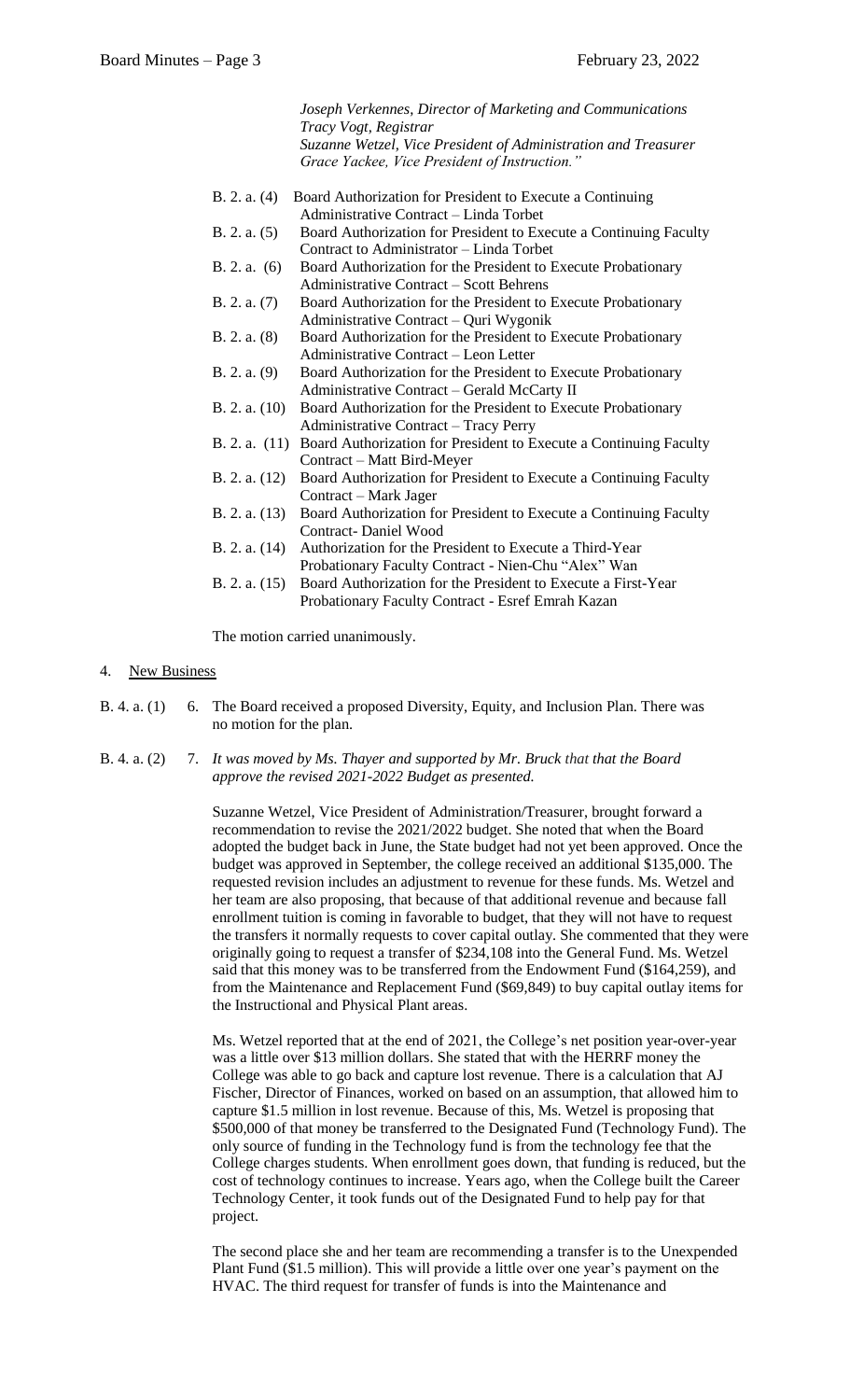Replacement Fund (\$514,850). The \$4,850 is a regular transfer that comes out of the endowment fund.

After the transfers, the College's net position as of June 30, 2022 will be about \$10.5 million.

The motion carried unanimously.

- C. 2. b. (1) 8. This item, Announcements from Brandy Johnson, President, Michigan Community College Association (MCCA) was presented earlier in the agenda.
- C. 2. b. (2) 9. The Board received a letter of concern from community member, Ms. Candice Palmer-Ferrell
- C. 2. b. (3) 10. The Board received a letter of concern from community member, Ms. Maria Kay
- C. 3. a. (1) 11. President Quartey announced the following administrative contract renewals, staff appointments, promotion, probationary administrative contract, continuing faculty contracts, probationary faculty contracts, retirement, resignation, etc.

Administrative Contract Renewals (July 1, 2022 - June 30, 2025: Ijaz Ahmed, Director of Respiratory Therapy Jack Burns, Jr., Director of Campus Planning and Facilities Parmeshwar (Peter) Coomar, Dean of Applied Science and Engineering Technology Kevin Cooper, Dean of Science and Mathematics Valerie Culler, Director of Financial Aid Andrew Fischer, Director of Financial Services Kelly Heinzerling, Director of Purchasing and Auxiliary Services Barry Kinsey, Director of Workforce Development Brian Lay, Chief Information Officer Kimberly Lindquist, Dean of Health Sciences/Director of Nursing Joshua Myers, Executive Director of The Foundation Tina Pillarelli, Director of Lifelong Learning James Ross, Director of Data Processing Linda Torbet, Director of Human Resources Joseph Verkennes, Director of Marketing and Communications Tracy Vogt, Registrar Suzanne Wetzel, Vice President of Administration and Treasurer Grace Yackee, Vice President of Instruction

Continuing Contract for Administrators (effective 7/1/2020-6/30/2025): Linda Torbet, Director of Human Resources

Continuing Faculty Contract for Administrator (effective 7/1/2022): Linda Torbet, Director of Human Resources

**Staff Appointments:** 

Devin Morrison, General Maintenance Worker, effective September 27, 2021 (replacing William Bennett)

 Adam Prater, General Maintenance Worker, effective January 3, 2022 (replacing Token Conde)

Jacob Johnson, General Maintenance Worker, effective December 16, 2021 (replacing Michael Varney)

# Promotion:

Brianna Pio, Institutional Research Analyst, effective January 3, 2022 (promoted from Student Success Navigator, Math)

 3 3<sup>rd</sup> Year Probationary Administrative Contract (7/1/2022- 6/30/2023): Scott Behrens, Vice President of Enrollment Management and Student Success Quri Wygonik, Director of Research, Planning and Accreditation

 2 2<sup>nd</sup> Year Probationary Administrative Contract (7/1/2021-6/30/2023): Leon Letter, Dean of Business

 $1$ 1<sup>st</sup> Year Probationary Administrative Contract (11/18/2021-6/30/2023):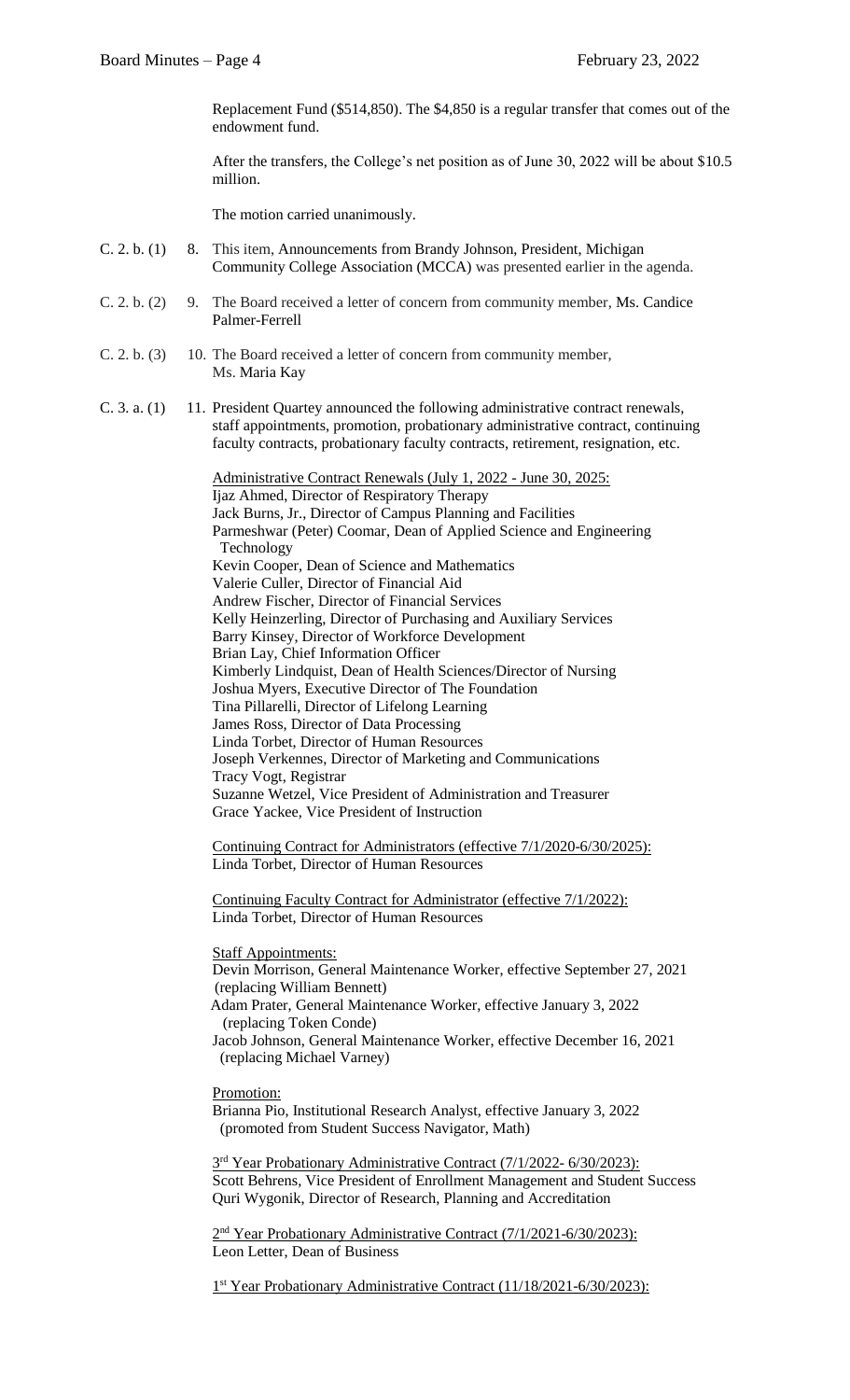Gerald McCarty II, Director of Student Success (replacing interim director, David Peck who replaced Laura Manley who moved to faculty)

1<sup>st</sup> Year Probationary Administrative Contract (12/16/2021-6/30/2023): Tracy Perry, Director of Enrollment (replacing Ryan Rafko)

 Continuing Faculty Contracts (effective 8/22/2022): Matt Bird-Meyer, Professor of Journalism and Humanities Mark Jager, Instructor of Materials and Welding Technology Daniel Wood, Assistant Professor of Criminal Justice

 3rd Year Probationary Faculty Contract (effective 8/22/2022-5/6/2023): Nien-Chu "Alex" Wan, Assistant Professor of Electrical Engineering Technology

 $1$ 1<sup>st</sup> Year Probationary Faculty Contract (1/4/2022-1/3/2023): Esref Emrah Kazan, Associate Professor of Applied Science Technology

#### Retirement:

Thomas Kleman, Maintenance Chief, effective February 23, 2022.

#### Resignation:

 Damaris Sargent, Student Success Navigator – Retention and Completion, effective February 4, 2022

- C. 3. a. (2) 12. The Board received a note of thanks from Amy Salliote for the donations to Alzheimer's at the passing of her mother in November and for her father's passing in January (enclosure)
- C. 3. a. (3) 13. Suzanne Wetzel, Vice President of Administration/Treasurer, gave the board an update on the General Fund Revenues and Expenses. She pointed out that Tuition and Fees revenues are up 5 or 6 percent (a little over \$600,000). Winter tuition revenues are down about \$30,000.

Ms. Wetzel reminded the Trustees that the College is currently working on 22/23 budget work-cycle. The departments and divisions are working on their budgets, which are due in the Business office by March 11, 2022. Earlier in the meeting Ms. Brandy Johnson gave a detailed report of The Governor's budget, which is soon to be released. Operationally, the five percent would be just under \$200,000 for the college if approved. The one-time performance funding would mean almost another \$260,000. AS mentioned earlier, MCCC ranked fourth in the State's Capital Outlay scoring. The request is for \$13.1million. This is a 5050 match so the state funding piece would be \$6.5 million.

Ms. Wetzel reported on the active projects on campus. The renovations to the Campbell Learning Center are on time. The College is still on schedule to take possession of the building at the end of June. Employees will begin moving back to the building in mid-July. Dr. Grace Yackee, Vice President of Instruction, Has been helping with the selection of faculty office furniture. Ms. Wetzel and her team have worked with the entire faculty to select the layouts for their office furniture. Jack Burns, Jr., will be scheduling another tour when the building is about 75 percent complete. The DEI Space is almost finished. The space is next to the new Student Government Room. There is a single use bathroom right across from the DEI space and a quiet room just around the corner from it. There were 18 people on the task force for the space. The DEI Space Task Force was conducting their work at about the same time the DEI Belonging Plan Task Force were conducting their work. There is some crossover on both task forces. The DEI space is meant to be a safe inclusive space. Tomorrow, Ms. Wetzel is sending the list of the 18 people from the task force toe Dr. Gerald McCarty, Director of Student Success, and Dr. Scott Behrens, Vice President of Enrollment Management and Student Success, as the members of the task force really want to stay engaged in the project as they develop programming for it. The last big piece for Founders Hall is signage, which will be installed beginning March  $7<sup>th</sup>$ , Thanks to Kelly Heinzerling.

In response to a question, Ms. Wetzel mentioned that the fees are the same for online classes as they are for on-the-ground classes. Dr. Quartey added that the College's enrollment increase is due the Frontliners and Reconnect programs. He commended Dr.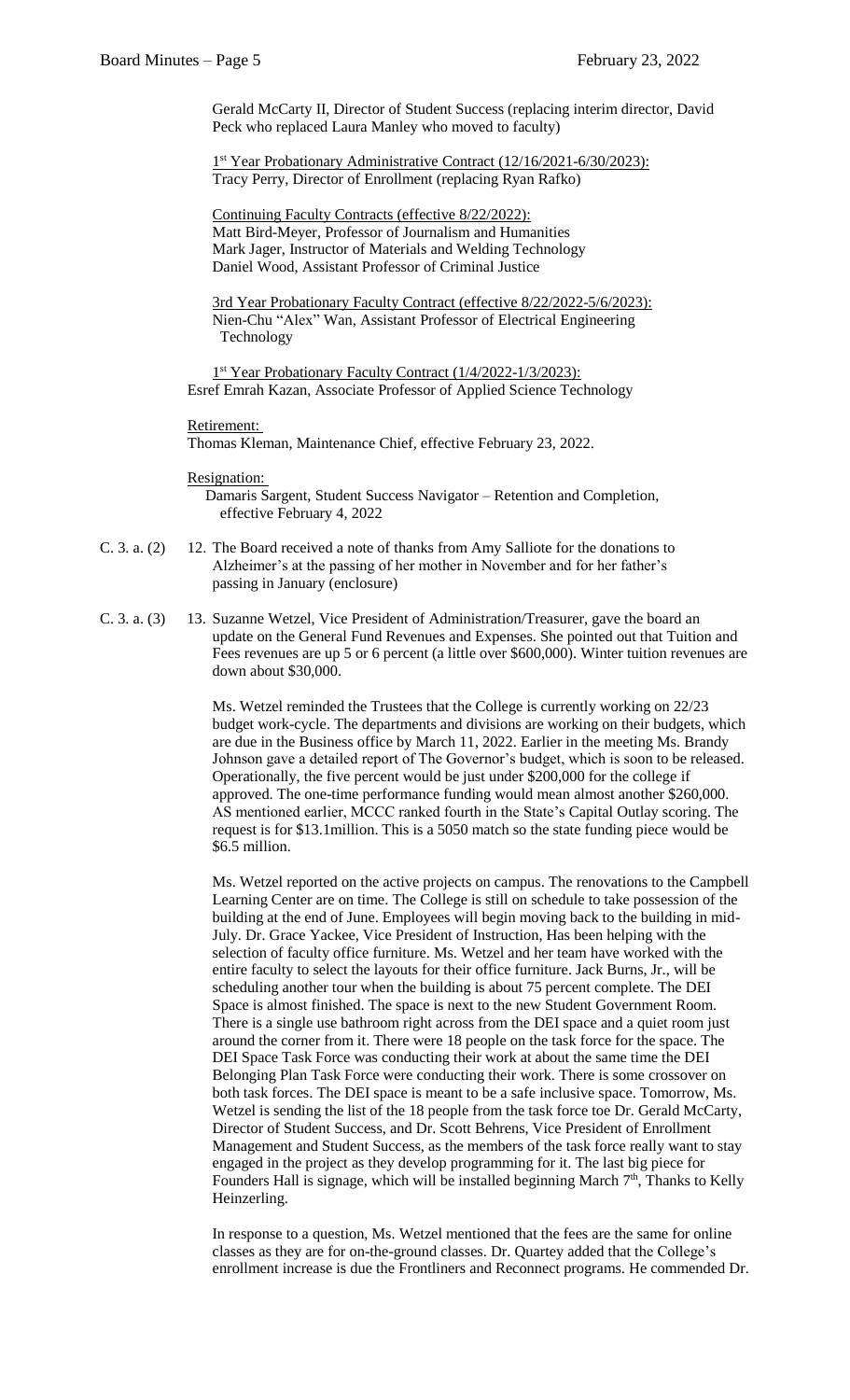Behrens and Dr. Valerie Culler, Director of Financial Aid, and their teams for the tremendous work they did to get us to this point.

C. 3. a. (4) 14. Dr. Scott Behrens, Vice President of Enrollment Management and Student Success, gave the Board an update on Winter 2021 enrollment.

> Dr. Behrens began by congratulating his enrollment management team. The College increased its enrollment this winter by one student, year-over-year. That means that enrollment was up every semester this academic year. This past November when Omicron hit, enrollment stopped. Everyone on the team started making phone calls to students and past students. Dr. Behrens reported that the College had 2,381 enrolled for Winter 2022 compared to 2,380 students in the winter of 2021. He commended the academic team who put into place mid-semester start classes. These classes did not factor into these numbers, but he College did continue to climb in enrollment after the official head count, for a total ending enrollment of 2,400. Overall, for the one year enrollment is up 5.7 percent for last three semesters in a row.

Dr. Behrens noted when breaking down then numbers, they are not final because to date, other colleges have still not yet entered their numbers into the system. Statistically, MCCC had a zero percent headcount this winter. Enrollment at most community colleges in the state is down. The state average is down 2.5 percent in enrollment and 1.9 percent in headcount. Local numbers are 2.1 in headcount.

Dr. Behrens stated that his team really worked hard with academic side and everyone on campus to increase enrollment this winter. Demographically, 80 percent of enrollment is made of continuing students, and 8.7 percent is made up of students who had stopped out, but were pulled back in. Continuing enrollment for winter is 1,910 students. This number is 10 percent higher than last winter's enrollment of 1,729. Keeping the students who are already at MCCC will ultimately increase success and graduation rates, which is the goal.

Looking at the break down of part-time versus full-time enrollment, 79 percent of MCCC's students are part-time and 20 percent are full-time. Gender breaks down to female (62.5 percent) and male (37.5) percent. In terms of ethnicity, minority populations dropped slightly, but the unknown populating is increased (up 7 percent). Dr. Behrens largely attributes this to the programming the College is providing on race, equity, and inclusion.

Dr. Behrens reported that Reconnect students make up 3 percent of the College's population, while Futures for Frontliners students make up 11 percent of the population. Over the last year, the College has focused on these populations effectively and top in the state in terms of percentages of eligible people for these programs. Dual enrolled student make up 28 percent of the College's population.

C. 3. b. (1) 15. President Quartey summarized his reports to the Trustees, which he sends every other week.

> Dr. Quartey reported that the January 24<sup>th</sup> Higher Learning Commission focused visit on assessment went well. He commended Dr. Yackee, Vice President of Instruction and Dr. Quri Wygonik, Director of Institutional Research, Planning and Accreditation, who have been at the forefront of that initiative. Once the official word is in Dr. Quartey will get the information out to the Board.

In terms of masking on campus, the administration continues to evaluate. At this point the College is still following CDC guidelines for institutions of higher education. Groups of high school student have been visiting the campus. Vaccinations on campus continue and there is COVID testing every day on campus. The administration awaits word from the support staff union as to when they want to begin negotiations. There was a town hall at MCCC on the "student experience" led by Dr. Jim Black of SEM Works out of Greensboro, North Carolina. SEM Works will be sending the College some recommendations. Dr. Quartey talked to Dr. Pamila Fisher and will be scheduling a Board retreat with her for some time in April. Dr. Pamila Fisher has led two previous Board retreats at the College. Ms. Dorcey will poll the Trustees to help lock in a date. The timeframe will be 12:00 to 6:00 p.m. or 1:00 to 7:00 p.m. Meals will be included.

For the Fall 2022 semester there will be more face-to-face classes scheduled. Dr. Yackee reported that MCCC students enrolling in more asynchronous and blended classes as compared to previous years. Students are not filling the on-the-ground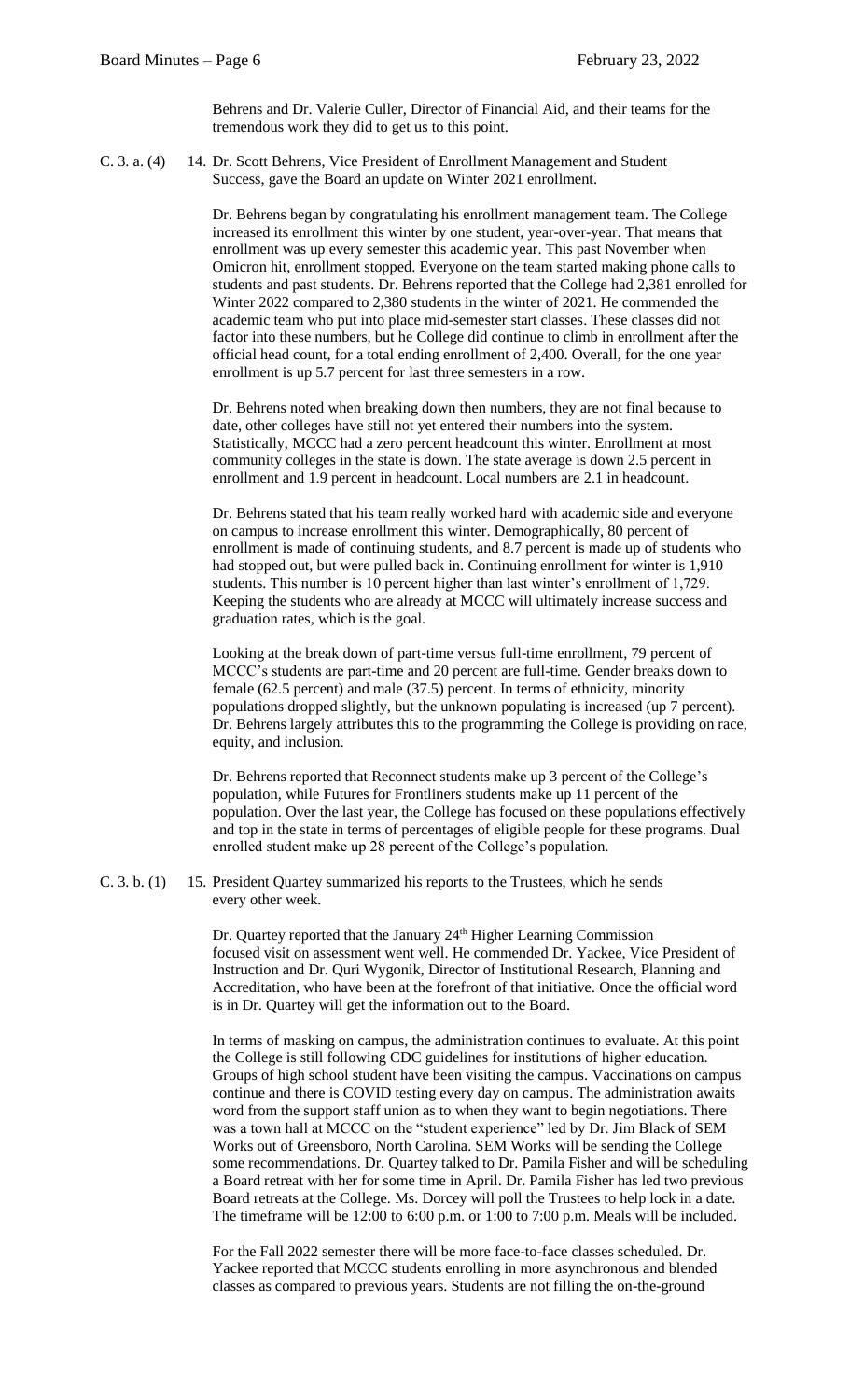classes when they have online options. From the middle college perspective, high-level courses can be a challenge.

Dr. Quartey mentioned that discussions continue with the Detroit Drive Degrees Collaborative Community College (D3C3) Initiative. MCCC has submitted a proposal for a \$60,000 planning grant to revamp student success. Meetings are ongoing.

C. 3. b. (2) 16. Dr. Grace Yackee, Vice President of Instruction gave an update on non-credit enrollment. In terms of non-credit enrollment for Winter 2020 to Fall 2021, sections numbers are up 28 percent, total contact hours are up 26 percent, and total enrollment is up 23 percent. This may be an indication as to what the College should expect as it moves classes back to the classroom.

> Dr. Yackee noted a trend toward stability in enrollment over the last year especially from fall to winter. Enrollment for Winter 2020, Winter 2021, Summer 2021, and Fall 2021 and saw decreases in enrollment as we entered the pandemic. In the winter of 2020 many classes had already started and had to be moved from on-the ground to online, while others were pulled off campus or cancelled altogether. In the summer of 2020 very few classes were offered unless they were online, and then in Fall 2020, enrollment began to move up slowly.

> As far as type of learning, Lifelong Learning tend to focus on broad opportunities of interest for the public, while Workforce Development focuses more on business and industry, and more specifically, contract training for organizations. Tina Pillarelli, Director of Lifelong Learning (LLL), reported that Lifelong Learning is still rebounding from COVID. The community loves to be in the classroom and people are starting to come back. Some of the more popular classes are primarily personal interest type classes such as culinary, photography, dance, health and fitness. Ms. Pillarelli noted that her area is trying to bring more classes in over the summer and into the fall. This summer, she will be bringing back MCCC's popular kids summer camps as long as things continue to be safe to do that. Dr. Quartey also mention that the Drone training class is full and he is getting calls from people who are unable to get into the class. Many people are on the waiting list for the class.

> Barry Kinsey, Director of Workforce Development, reported that contract training is picking up very well. There are four sections this week on different topics. Mr. Kinsey highlighted the sterile processing technician class that his area started in 2019. This course came about through interactions with ProMedica Monroe Regional Hospital where Workforce Development is delivering CNA training. The hospital is in need of sterile processing technicians. Mr. Kinsey researching the field he spoke with Ms. Pillarelli who found a company that would provide the curriculum for the class. To date, 19 students have been trained and they are working in hospitals not only in Monroe, but also downriver and in Toledo. Last year, instead of using the canned curriculum, Mr. Kinsey approached his instructor about creating our own curriculum. Jamie Tenor from Beaumont in Royal Oak. Jamie is a great instructor, who is now at the University of Colorado Hospital. Mr. Kinsey hired a new instructor for these classes two weeks ago. Her name is Melanie Lee and she is a sterile processing tech supervisor and educator with ProMedica Toledo Hospital. Mr. Kinsey believes this will help with the clinicals the college uses to get MCCC students in the medical system. Ms. Lee is also the lead instructor at Stautzenberger College. The program is doing well, and in fact, the University of Michigan Hospital uses sterile processing technicians so much that they have agreed to pay to send their union employees to MCCC for training. Wages start at about \$17 to \$20 per hour, but include full benefits. The wages go up significantly for students who agree to travel. Training includes 63 hours in the classroom and 120 hours of clinical time. Michigan Works will also cover tuition for their clients. The class starts next Tuesday at 6:00 p.m. This semester there are six students

C. 3. b. (3) 17. Joe Verkennes, Director of Marketing and Communications, explained that each semester the Employee Engagement Committee selects a recipient for the Enriching Lives Award. MCCC acknowledges the importance of its employees and welcomes the opportunity to recognize their achievements. Each semester, the committee accepts the nominations for the Enriching Lives Award to find that employee. The selection is based on based on who is the best example of enriching lives based on his or her commitment to examples of how she or he the mission, vision, and values into their daily work activities. The committee is devoted to honoring employee whose actions have created a positive change on campus. Nominations are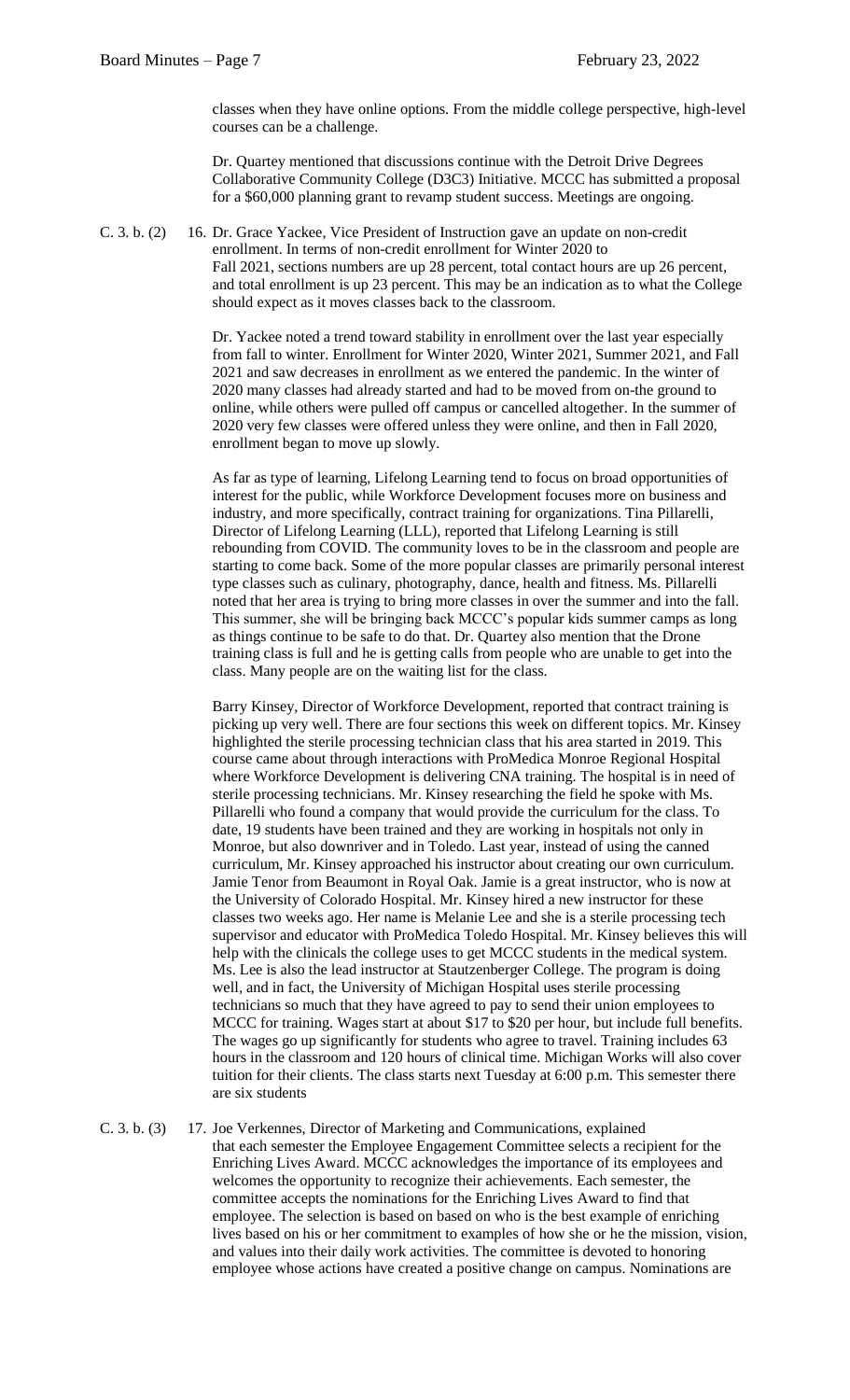accepted during the mid-point of the semester. The individual is recognized at the Board meeting closest to the end of the semester in which she or he was selected.

This semester there were a number of nominees that included Renee Drouillard, Administrative Assistant to the Director of Workforce Development; Kimberly Lindquist, Dean of Health Science Division and Director of Nursing; Linda Marsh, Human Resources Specialist; Randy Berns, Receiving Clerk; Lori Biggs, Nursing Program Coordinator; Kristina Henry, Experiential Learning Coordinator; and Charles Able, Chief of Safety Services. The winner of the Fall 2021 Enriching Lives Award is Linda Marsh.

Mr. Verkennes paraphrased some of the nominator's words about Ms. Marsh. "There are very few people with whom I interact on the MCCC campus who I am confident no matter the questions or the problem, will respond in a way that is always courteous friendly, and kind. Linda Marsh is one of those individuals. More than once I've emailed Linda asking her questions about how to access something or how to find something and she can always help me out in some way. She never hesitates to help me. She promptly replies to my emails and answers my question. Prior to COVID-19 and mask wearing, I can't remember a time when I didn't interact with Linda and see her warm smile. Anecdotally, when the name comes up in conversation with colleagues or other people on campus, there's always someone who affirms how nice she is to work with and what a great job she does. Linda embodies many of the attributes we valued at MCCC. She is excellent under job, a true professional. It's a good feeling to know that if you have any question about the candidate, search platform, insurance matters, or anything else that involves Linda, you'll get a prompt, courteous reply that often goes above and beyond to help you out. She indeed does enrich the lives of all people on our campus." Congratulations to Linda

Ms. Marsh thanked Mr. Verkennes for the kind words he read, stating that she is humbled. She added, "Employees are my customers being in HR. I'll always have that philosophy and everybody should really, across campus. We are everybody's internal customers. That is just my basic philosophy. The HR department, LT, Emily, and I, we work together collectively, across campus to serve our employees. I could not do it without them. I'm just very humbled and honored. Thank you so much."

Chair Dowler congratulated, Ms. Marsh. She stated that when was listening to the nominator's comments she thought, I want her to work on my team. We need more Linda's in our world. It makes the work world, our work family, so much more enjoyable when we have employees like you.

C. 3. b. (4) 18. Joshua Myers, Executive Director of The Foundation, gave the Board a update. The Foundation board met on Monday. There were two significant board items that needed to be addressed. The first one was an amendment of The Foundation's bylaws, which will come to the Board of Trustees for approval at the March meeting. Dr. Myers explained that the amendment dealt with the indemnification of the board of directors. The Foundation used to be blanket indemnified by the college. Subsequent legal challenges to that prohibited that kind of indemnification by the College because they are separate entities. The board did finally ratify the amendment and the Trustees will be asked to ratify it at the March Board meeting.

> The second item was really exciting news. A year ago, The Foundation received a very significant estate gift from Bev heck in amount of about \$280,000. At the time of the year it came in as an unrestricted gift, but the board decided that rather than put that into its unrestricted assets, that it would hold that in an endowment fund for r a purpose to me named later. On Monday directors decided what that purpose was. Essentially, they are creating a fund where the endowment proceeds will fund efforts to encourage students to become more civically engaged to empower their voices in our community and to give them confidence so that they can go out from MCCC's campus and have their voices heard to impact the community at large. Dr. Meyers has plans on how the Foundation is going to do that, but he needed those rules established by the board.

Dr. Meyers announced six new endowed scholarships. To date, there are 73 endowed scholarships, which is up from 49 five years ago. Endowed scholarships are really booming and donors are still seeing MCCC as a valuable, attractive investment in the community.

Dr. Myers did report out to the board on the budget for the endowments for the upcoming year. That continues to be a strategic priority. These are non-scholarship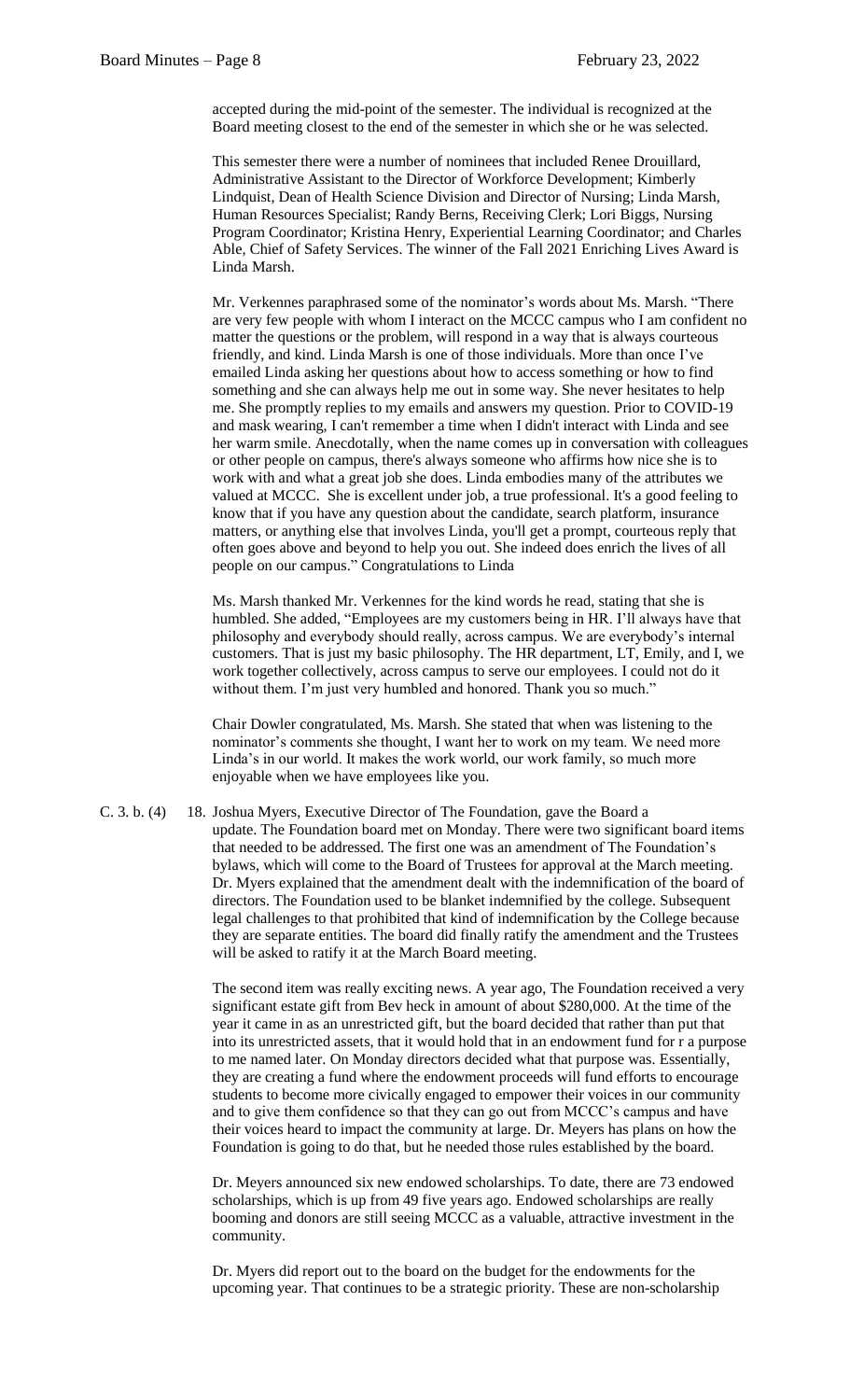endowments. The Foundation has really begun to grow the non-scholarship endowments that it holds. The first one was the cultural enrichment endowment that holds funds for programming in the La-Z-Boy Center, Meyer Theater. The budget for the upcoming year is \$71,700. The Title III Endowment, which is managed for growth at the moment, has \$131,000 that the board could use. There are four other additional programmatic endowments. The Heck Endowment mentioned earlier will generate a budget this year of \$11,900 for programming and student assistant salary. The Dingell Endowment, which funds collaborative project between The Refuge Battlefield and the College (\$1,450). The DTE Stem Endowment, which Dr. Myers announce at the last Board meeting and the Shaw Journalism Endowment are both new programmatic endowments and will generate \$800 each for the budget this year.

Dr. Myers announced that The Foundation was the recent recipient of a \$1500 grant from Walmart that will go toward MCCC's new food pantry. The food pantry continues to operate and is currently open three days a week. With limited student on campus it has been a challenge to get students to come to the food pantry. While there are a few students who do come in every time, these students exhibit significant need. The requests that they have are really heartbreaking and they are in need of non-food items as well, such as toothpaste and toothbrushes, as well as other hygiene products.

- 19. Chair Dowler call for a five-minute break at 8:29.p.m.
- C. 3. b. (5) 20. *It was moved by Mr. Mason and supported by Ms. Lambrix that the Board of Trustees go into Closed Session to discuss a matter exempt from disclosure under Section 15.268(d) of the Open Meetings Act.*

A roll call vote was taken as follows:

| Yes $\lceil 6 \rceil$ | Mr. William T. Bruck, Ms. Florence M. Buchanan, |
|-----------------------|-------------------------------------------------|
|                       | Ms. Krista K. Lambrix, Mr. Aaron N. Mason,      |
|                       | Ms. Mary Kay Thayer, Ms. Lynette M. Dowler      |

No [0] None

The motion carried and the Board went into closed session at 8:37 p.m.

- 21. Open session resumed at 9:28 p.m.
- C. 4. b. (1) 22. Chair Dowler announced that nominations for the Alumnus of the Year Award were due by January 30, 2022; however, there have been no nominations. The deadline was extended to March 15<sup>th</sup>. Recommendations from the Board committee are now due at the March Board Meeting.
- C. 4. b. (2) 23. Chair Dowler announced that nominations for the College Supporter of the Year award are due by March 15, 2022. Recommendations from the Board sub-committee are due at the March Board Meeting.
- C. 4. b. (3) 24. Chair Dowler reminded the Trustees that their completed President's performance appraisal is due by Monday, March 21<sup>st</sup>. Hard copies are in the Board packets and Ms. Dorcey will send out a form that con be completed electronically as well.
- C. 4. b. (4) 25. Chair Dowler noted the upcoming events.
- C. 4. b. (5) 26. *It was moved by Mr. Bruck and supported by Mr. Mason that the meeting be adjourned.*

The motion carried and the meeting adjourned at 9:36 p.m.

Respectfully submitted,

Lynette M. Dowler Chair

Krista K. Lambrix